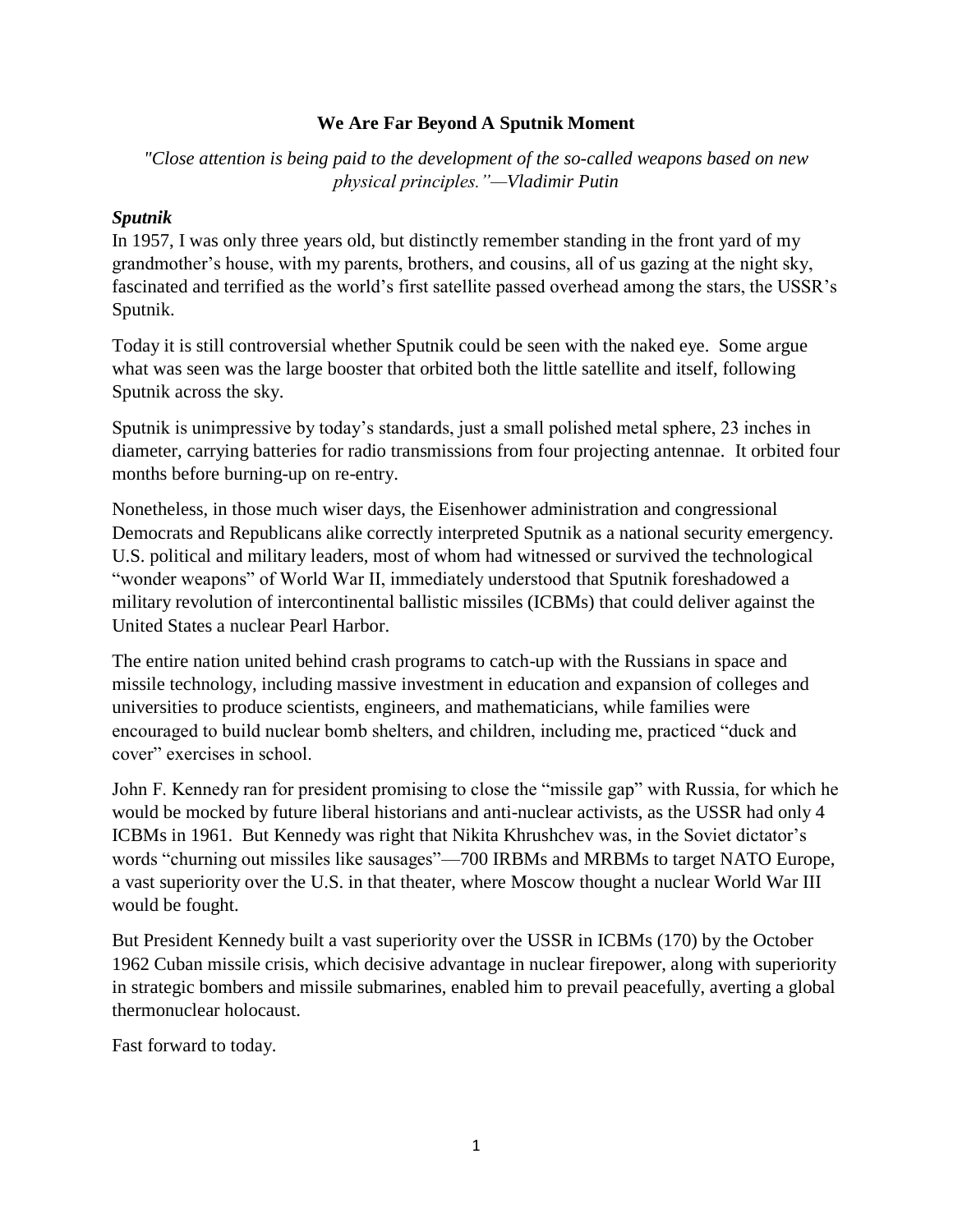# *Beyond Sputnik*

In August 2021, China tested a space superweapon, demonstrating a Fractional Orbital Bombardment System (FOBS) that orbited around the Earth a Hypersonic Glide Vehicle (HGV), that de-orbited to simulate an attack on a terrestrial target. It is the first time any nation has combined these technologies, which have revolutionary implications, enabling EMP, nuclear, or possibly even conventional attacks, against any target on Earth, in 45 minutes or less, with little or no warning.

U.S. intelligence and defense officials were, again, taken by surprise. "We had no idea China could do this," according to a senior intelligence officer, reflecting the views of a shocked intelligence and defense community in the U.S. and worldwide, as reported by Financial Times that broke the story on 16 October 2021, coincidentally during the  $59<sup>th</sup>$  anniversary of the 1962 Cuban missile crisis.

Defense and intelligence community professionals almost universally acknowledge China"s test of the FOBS/HGV combination is a major threat, potentially a "game changer" with even JCS Chairman Mark Milley likening the test to Sputnik. Yet Sputnik merely foreshadowed a new era in military technology, whereas the FOBS/HGV is an actual revolutionary space weapon.

As former senior defense official, Dr. Mark Schneider warns: "Another important aspect of such a weapon is its potential to launch a surprise nuclear EMP attack. Such an attack would be devastating. This is now a demonstrated capability that does not require the use of an ICBM, an SLBM, or any other type of ballistic missile. This has critical implications for attack warning." ("China Tests an Orbital Hypersonic Nuclear-Capable Missile" RealClearDefense 30 October 2021).

As I warned in an earlier article: "A FOBS warhead could make a surprise nuclear electromagnetic pulse (EMP) attack, paralyzing U.S. electric grids, communications, and potentially military command-control-communications-intelligence (C3I) and U.S. nuclear retaliatory forces—thereby winning a nuclear war with a single blow." ("China"s New Superweapon Exploits U.S. Blind Spot" Center for Security Policy 20 October 2021).

China"s space superweapon is the latest in a long series of technological surprises that have profound implications for U.S. and global security. For example:

--*Hypersonic Glide Vehicles (HGVs):* Russia and China are far ahead of the U.S. in development and deployment of Hypersonic Glide Vehicles that can fly below radar at supersonic speeds (Mach 5-25), can outmaneuver missile defenses, potentially have pinpoint accuracy, and are ideally suited for surprise attack. Russia is developing nuclear-armed HGVs for deliver by a wide variety of means, including ICBMs, aircraft, ships, submarines, and by FOBS. China has conducted "hundreds" of HGV tests versus only 9 tests by the U.S., according to JCS Vice Chairman, General John Hyten. ("Senior U.S. General Warns China"s Military Progress Is "Stunning"" CNN 28 October 2021).

--*Super-EMP:* Russia, China, and probably North Korea have developed Super-EMP weapons deliverable by satellite, missile, or HGV, that can generate extraordinarily powerful EMP fields,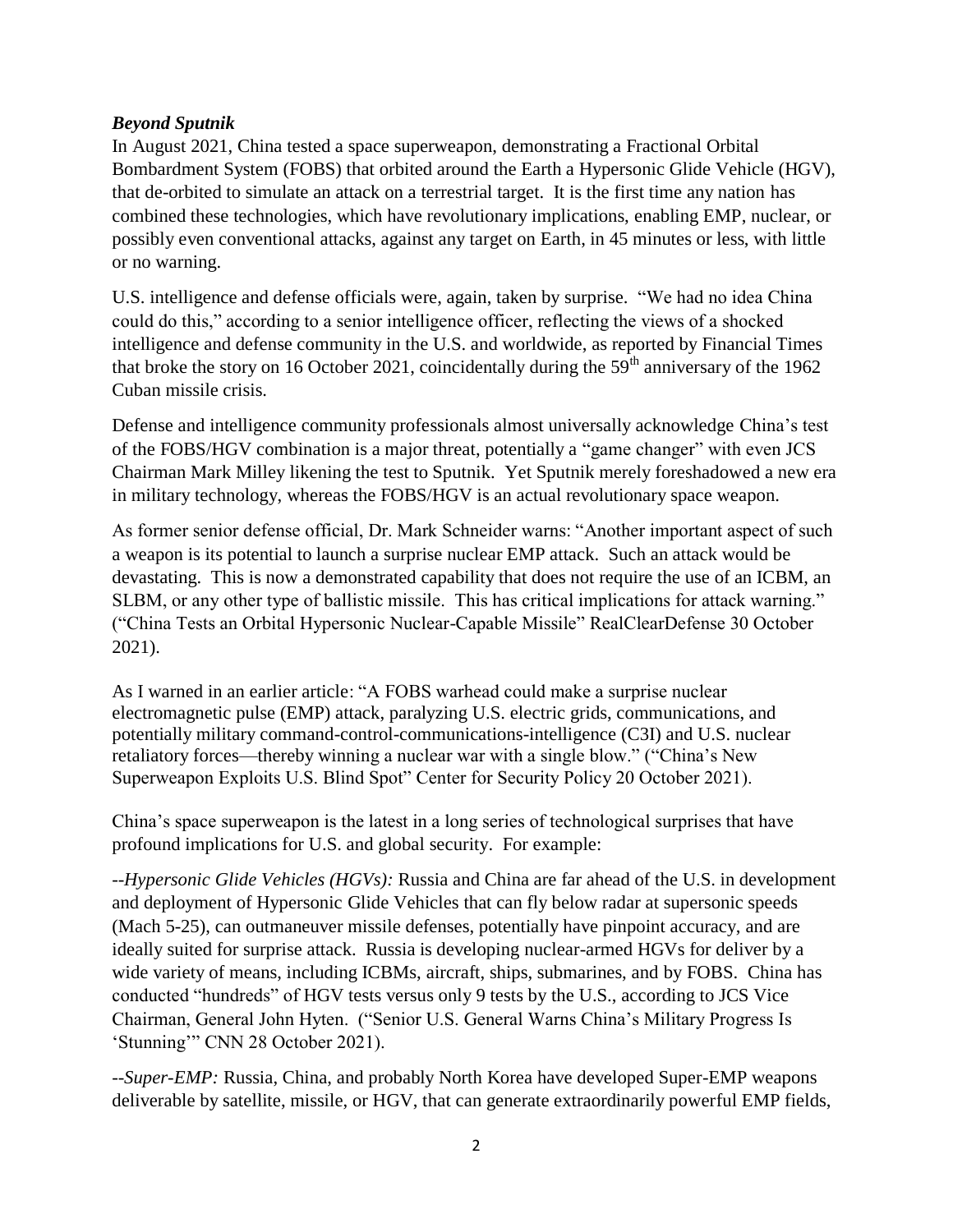100 kilovolts/meter or more, greatly exceeding the U.S. military EMP hardening standard (50 kilovolts/meter). China is developing a non-nuclear EMP weapon for delivery by HGVs. Warns the blue-ribbon Congressional EMP Commission: "Foreign adversaries may aptly consider nuclear EMP attack a weapon that can gravely damage the U.S. by striking at its technological Achilles Heel, without having to confront the U.S. military." (*Assessing the Threat from Electromagnetic Pulse* 2017. All the unclassified EMP Commission reports are at [www.firstempcommission.org.](http://www.firstempcommission.org/))

--*First-Strike ICBMs:* Although MIRVed ICBMs, carrying multiple warheads capable of destroying multiple targets, are not new technologically, the U.S. decision to de-MIRV its ICBMs while reducing to 400 ICBM silos under New START has created an unprecedented opportunity for a successful first strike by Russia or China. China"s deployment of its DF-41 ICBMs in large numbers is a technological and strategic surprise. The DF-41 has yield-accuracy combination to achieve over 90% Single-Shot-Kill-Probability against U.S. ICBM silos, each DF-41 having 10 warheads, each capable of 90% SSPK against a U.S. silo. So one DF-41 could destroy 10 U.S. Minuteman III ICBMs. China"s surprise rapid expansion of its ICBM force to perhaps 400 DF-41s in a few years would give China 4,000 warheads on the DF-41 alone, a 10 to-1 advantage in ICBM warheads and nearly 3-to-1 advantage over all U.S. strategic nuclear weapons on all ICBMs, SLBMs, and bombers. Russia"s equally ambitious strategic nuclear programs, combined with likely cheating on New START, will give Moscow an even greater advantage and capabilities to realize the Russian General Staff"s nuclear war-winning strategy.

--*Artificial Intelligence (AI):* Russia reportedly is incorporating AI to improve the capabilities of both defensive anti-missile/anti-air systems and offensive nuclear systems. Russia's Poseidon is an Artificially Intelligent nuclear-powered "torpedo" or fully-autonomous submarine, armed with the world's most powerful nuclear warhead (100 megatons). If used to hunt and kill U.S. missile submarines on patrol, Poseidon alone would be a "game changer" by threatening the most survivable U.S. nuclear deterrent, and would make any U.S. plans to reduce the Triad to a Monad of missile submarines suicidal. China and Russia will both probably harness AI to make the oceans "transparent" so U.S. missile submarines can be located and destroyed by multiple means. China also reportedly is using AI to further improve the accuracy of Hypersonic Glide Vehicles. **AI could also be the key to a revolutionary new way of warfare focused on cyberattacking electric grids and critical infrastructures (see** *Blackout Warfare* **2021) that would**  make traditional warfare obsolete. The Defense Department's first software chief, Nicolas Chaillon, recently quit because allegedly the U.S. has already lost the AI war with China: "We have no competing fighting chance against China in 15 to 20 years. Right now, it is already a done deal; it is already over." ("U.S. Has Already Lost AI Fight To China, Say Ex-Pentagon Software Chief" Financial Times 10 October 2021).

So the U.S. is facing multiple revolutionary technological existential threats that could overturn the balance of strategic power, defeat nuclear deterrence, and tempt China or Russia or both to launch World War III. We are far beyond a "Sputnik moment"—yet Washington is divided on how, and even on whether, to respond.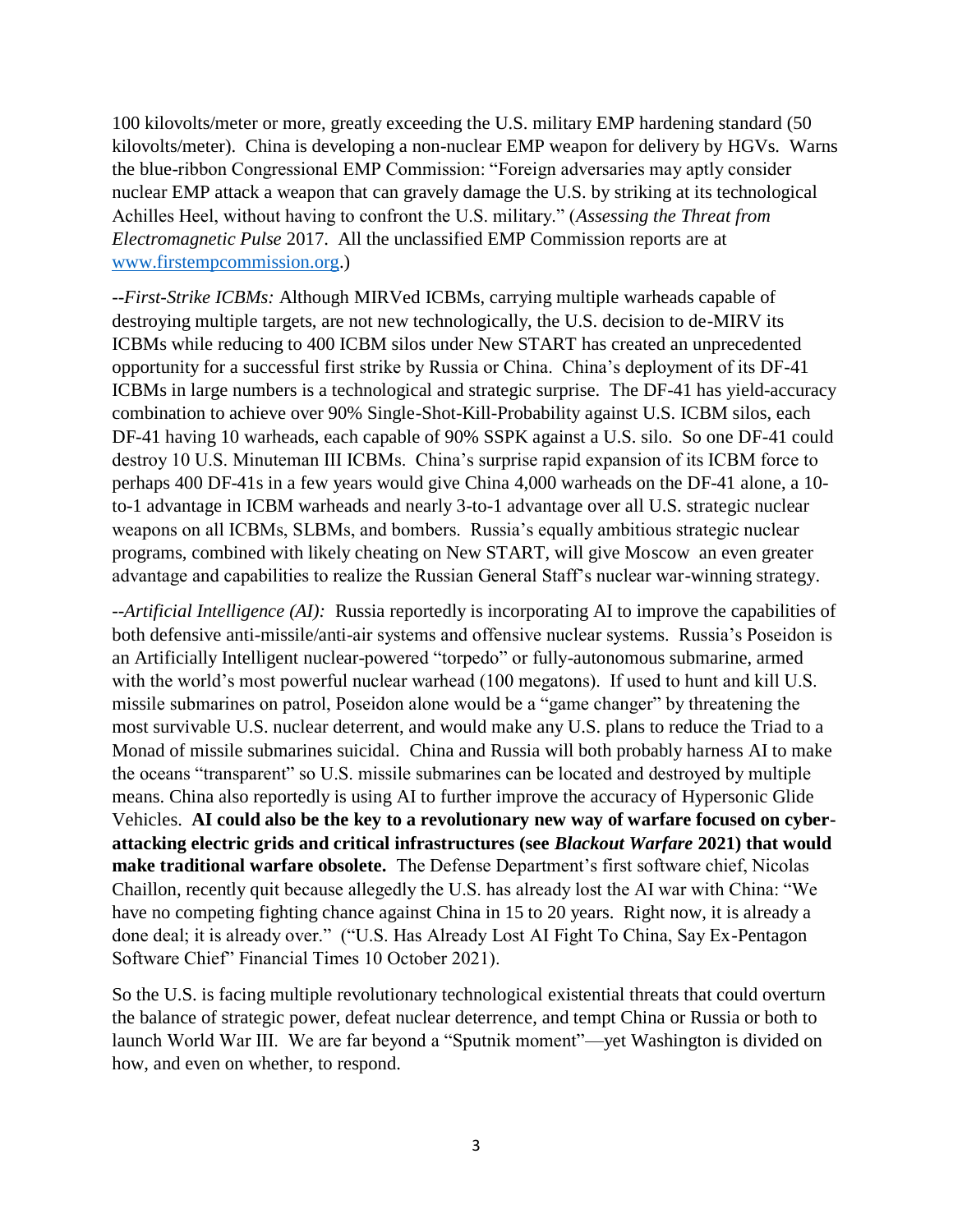### *The Antinuclear-Media Complex*

Washington is not reacting intelligently and prudently to the current crisis by mobilizing to dominate the technological future, as it did in 1957. Today, Washington is deeply divided and polarized between:

--The defense and intelligence communities, independent analysts, and their usually conservative political supporters, often derided by opponents as the "Military-Industrial Complex" versus; --The antinuclear and arms control communities, academics, usually leftist politicians, and biased mass media, what might be called the "Antinuclear-Media Complex."

Unfortunately, the latter is in the driver"s seat in Washington, in the Biden administration, in Congress, in the Democratic Party, being over-represented out of all proportion to their numbers in the general population because of a sympathetic media megaphone.

Members of the "Antinuclear-Media Complex" typically lack experience working in the defense or intelligence communities, are often ignorant of the issues on which they opine, make many errors of fact and analysis, propound Russian and Chinese propaganda, and not infrequently belong to organizations originally founded as fronts for disinformation by Soviet intelligence agencies—yet their opinions dominate the press. The "Antinuclear-Media Complex" is always quick with their non-expert opinions to dismiss, low-ball, or belittle every new nuclear threat from China, Russia, and North Korea, and to oppose every U.S. nuclear modernization program.

For example, STRATCOM Commander, Admiral Charles Richard, gets far less ink than the Middlebury Institute's Jeffrey Lewis, a fact which may prove fatal to the nation. Lewis, who knows nothing about EMP, once laughingly mocked former DCI R. James Woolsey for correctly warning National Public Radio listeners that North Korea could make an EMP attack on the U.S. NPR, responding to complaints about Lewis" unprofessionalism and erroneous dismissal of Woolsey, launched a fake investigation that ignored the EMP Commission and the evidence proving Woolsey right, NPR in effect lying to its listeners about the North Korean EMP threat.

# Moreover:

--Kyle Mizukami, not an expert on EMP or FOBS, gets to misinform the public about both in the pages of Popular Science, writing on October 20: "If China does deploy a FOBS system, it changes little for the security of the United States…Nuclear deterrence still means any state foolish enough to launch a surprise attack on the U.S. would commit national suicide." Yet the whole point of the FOBS is to defeat U.S. nuclear deterrence, including by a surprise EMP attack that could paralyze U.S. retaliatory forces.

--David Sanger in the New York Times suggests Beijing"s FOBS/HGV space superweapon is propaganda from the U.S. Military-Industrial Complex that wants a New Cold War instead of cooperation with Communist China on Covid-19 and Climate Change: "Governments that plunge into a Cold War mindset can exaggerate every conflict, convinced that they are part of a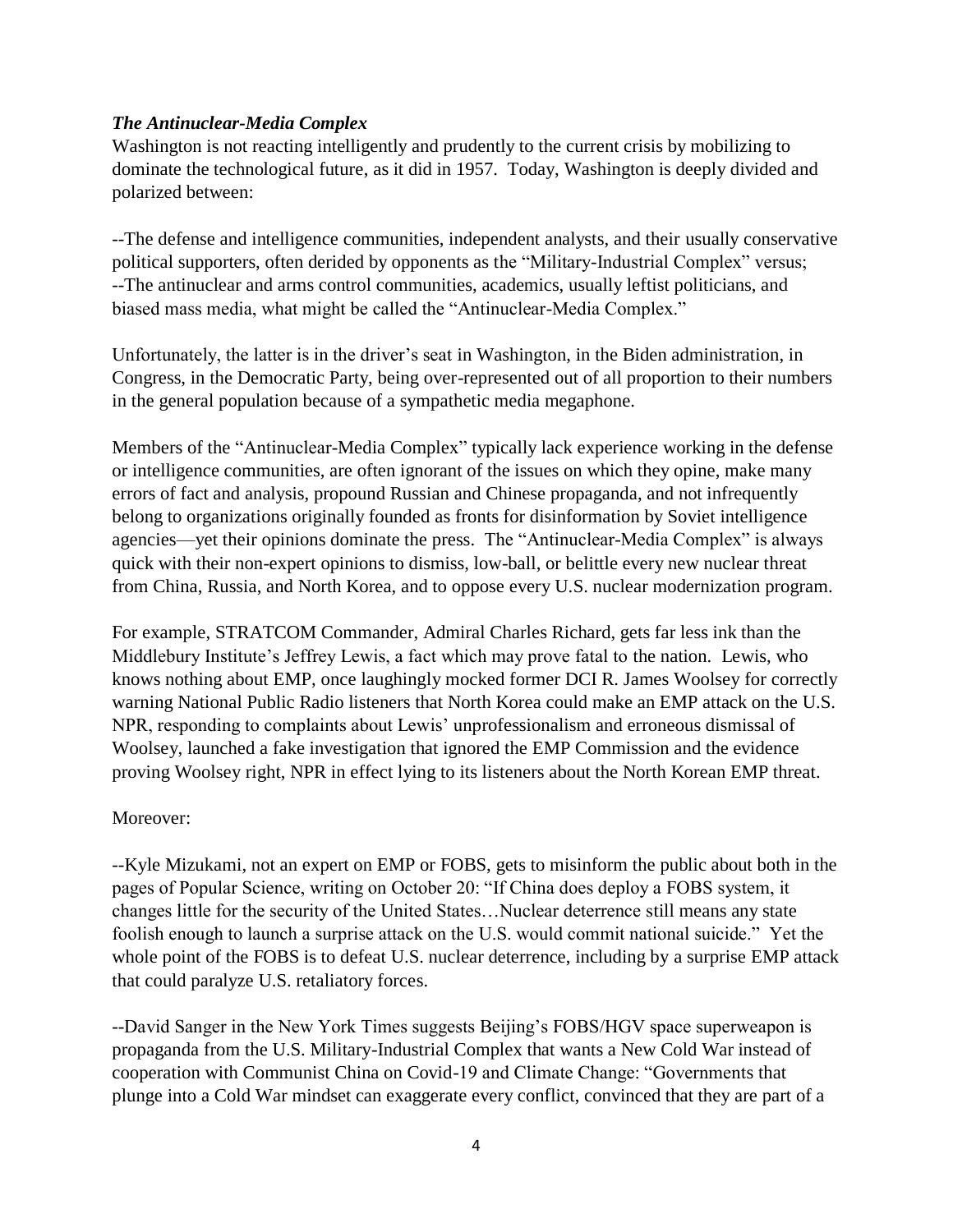larger struggle. They can miss opportunities for cooperation, as the United States and China did in battling Covid-19, and may yet on the climate."

--Daniel Drezner in the Washington Post (October 25) suspects China"s FOBS/HGV space superweapon is a conspiracy by the Pentagon and "GOP congressional staffers" who "sound pretty hawkish" to derail President Biden"s plans to cut modernization of the U.S. nuclear deterrent: "Cold wars can also incentivize hawks to use well-timed leaks to undercut dovish members of a foreign policy team."

--CNN"s Natasha Bertrand likewise thinks "the enemy is us" recently reporting: "China"s test of a nuclear-capable hypersonic missile has given new fuel to critics of President Joe Biden"s ambitious agenda to scale back America"s nuclear arsenal…news of the launch is coming to light publicly as the administration nears the end of its Nuclear Posture Review. Biden"s national security team has been working toward a policy of increased restraint and more limited spending on nuclear modernization and production."

# *An Appeal To Reason*

The threat to the United States is not from the Pentagon or GOP congressional staffers, but from China and Russia"s new nuclear superweapons.

Worth quoting at length is a prominent defense expert who insists on anonymity lest his career be jeopardized for publicly voicing "politically incorrect" views:

*"The PLA has been thinking long and hard, and doing what the West did so well during the Cold War - playing technological strategy and getting lots of smart people with PhDs to crunch lots and lots of numbers. [Holmes Liao's literature survey](https://jamestown.org/program/chinas-development-of-hypersonic-missiles-and-thought-on-hypersonic-defense/) on hypersonics published by Jamestown is well worth a read and shows that what Pry is arguing is neither extrapolation nor speculation, but actually hard fact. The PLA is indeed looking at arming HGVs with EMP or HPM warheads, and appreciates the virtues of low apogee strategic weapons implicitly - unlike many in the West*  who insist on framing all facts into an ideological narrative, in which the West is always at *fault…"*

*"Muscovy's narrative for the Avangard HGV is that it defeats ABM / BMD systems. Western media have bought into this narrative with great zeal..".*

*"Accurate midcourse tracking for intercepts is the biggest challenge in defeating FOBS and HGVs, or hybrids like the recently flown PLARF prototype. And the reason for this is simply because of the curvature of the earth. A FOBS in a 150 km low orbit, or a HGV skating across the upper atmosphere at 100 km is hidden below the radar horizon of a ground or sea based BMD radar no differently than a cruise missile at 100 ft AGL is hidden from a SAM site, until they are close enough for radar line of sight. This was always one of the unstated advantages of FOBS and the rationale for depressed ICBM/IRBM/SLBM trajectories. The result of these low elevation trajectories is that unlike ICBMs that hit their apogees at altitudes of 1,000 km or*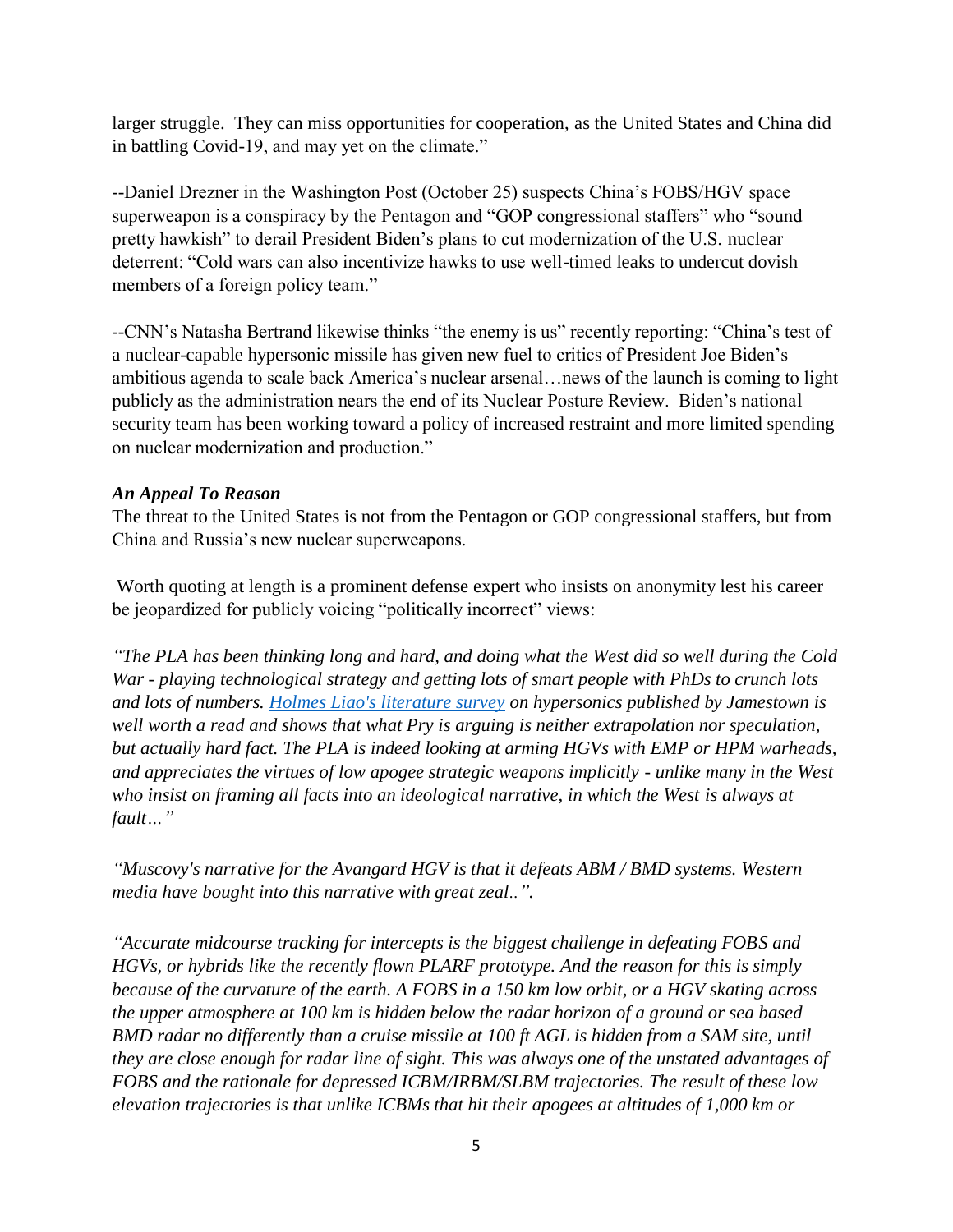*more, and can be accurately tracked for ABM shots from thousands of kilometers away, FOBS, HGVs and DT ICBM/IRBM/SLBM are not detected and tracked by a land/sea based ABM radar until quite close to their targets, significantly cutting warning times for retaliatory ICBM launches, or engagement by ABMs."*

# *"This is the real agenda behind the RVSN's Avangard, and the PLARF FOBS/HGV hybrid and this demonstrably makes them destabilizing first strike weapons, something Western narrative driven media and arms control zealots usually fail to mention, since the West is always at fault, not Russia or China."*

On the theory that "a picture is worth a thousand words" something of the revolutionary severity of the FOBS/HGV threat is depicted in the three figures below:

--The "Ballistic minimum energy trajectory" is the ICBM/SLBM threat during the Cold War and today, which is what U.S. Ballistic Missile Early Warning Systems are designed to detect to support deterrence and, if necessary, U.S. nuclear retaliation.

--The "Ballistic depressed trajectory" is a "worst case" theoretical threat that greatly worried U.S. military planners during the Cold War as a means of surprise attack, which was never addressed.

--The "Hypersonic glide" trajectory is the threat of surprise attack posed today by Hypersonic Glide Vehicles.

--The two other figures below depict HGV trajectories during boost-phase and atmospheric reentry, which also significantly complicate problems of detection, interception, and defense.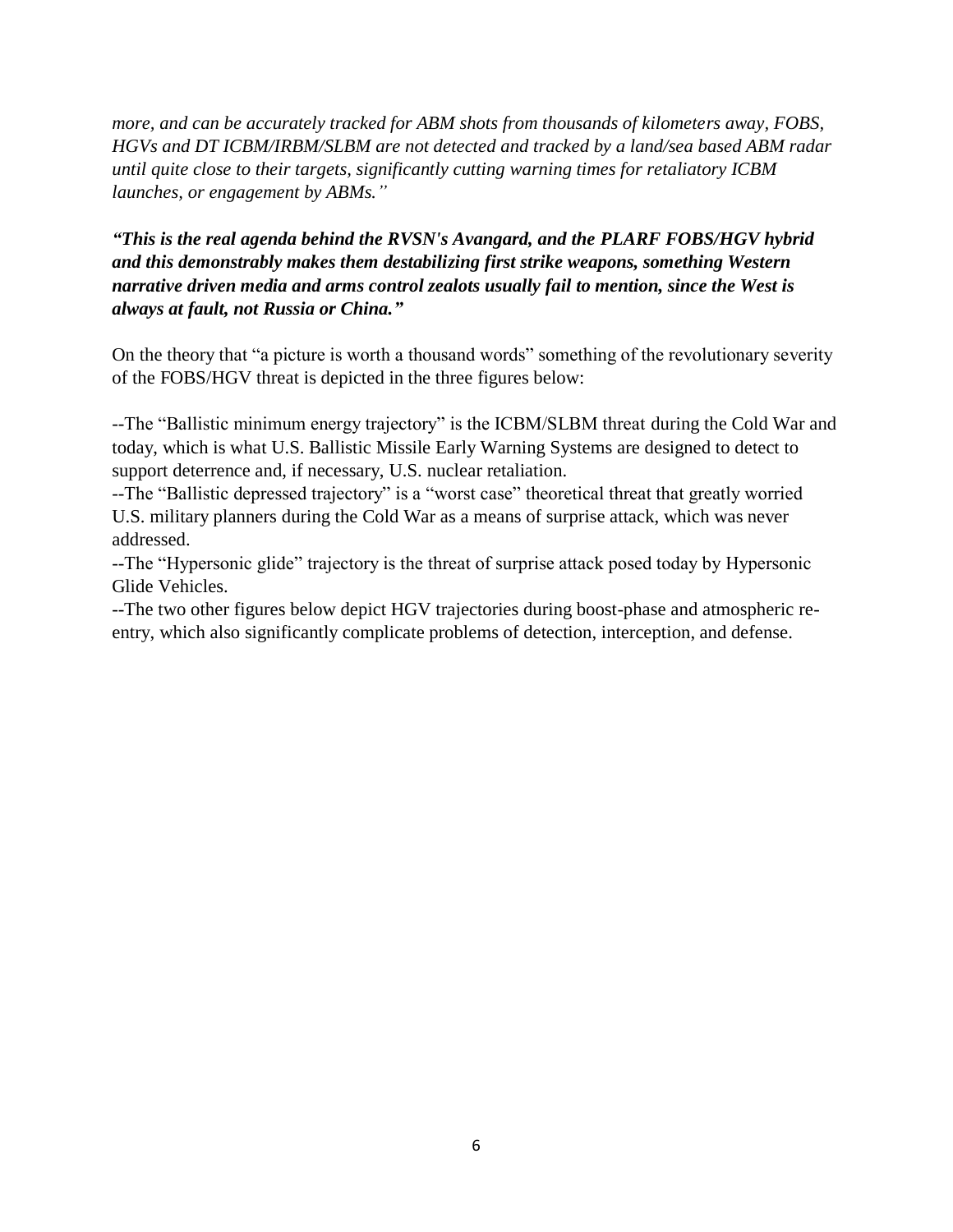*Hypersonic Glide Vehicle (HGV) trajectories versus Depressed Trajectory (DT) SLBM/ICBM and ballistic trajectories (Tracy and Wright, 2020):*

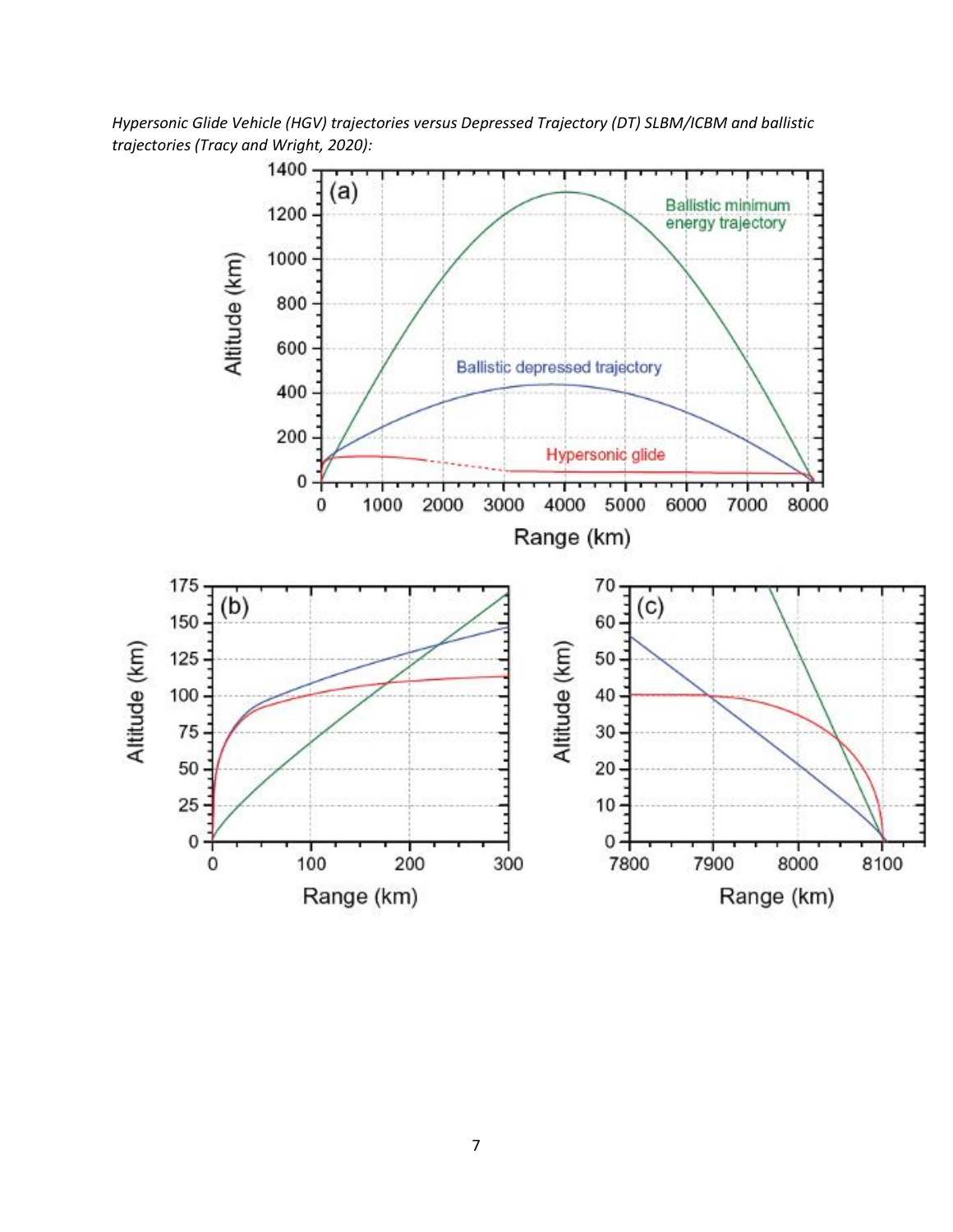

The illustration above (from Wikipedia) compares and contrasts the threat from an ICBM launched on a normal ballistic trajectory versus a FOBS, which reduces radar early-warning time to almost nothing. The FOBS, if launched on a south polar trajectory, provides no early warning at all.

The introduction by China, Russia, and even North Korea of FOBS and HGVs threatens to destroy the foundations of nuclear deterrence. This is indeed another "Sputnik moment" that should mobilize an emergency national response, as the original Sputnik did in 1957.

#### *What Is To Be Done?*

Unfortunately, the Biden administration appears cowed by or a co-conspirator with the Antinuclear-Media Complex, that is determined to use the Nuclear Posture Review to (in CNN"s words) "scale back America"s nuclear arsenal" perhaps to a Monad of six missile submarines and a posture of Minimum Deterrence. The Antinuclear-Media Complex thinks none of the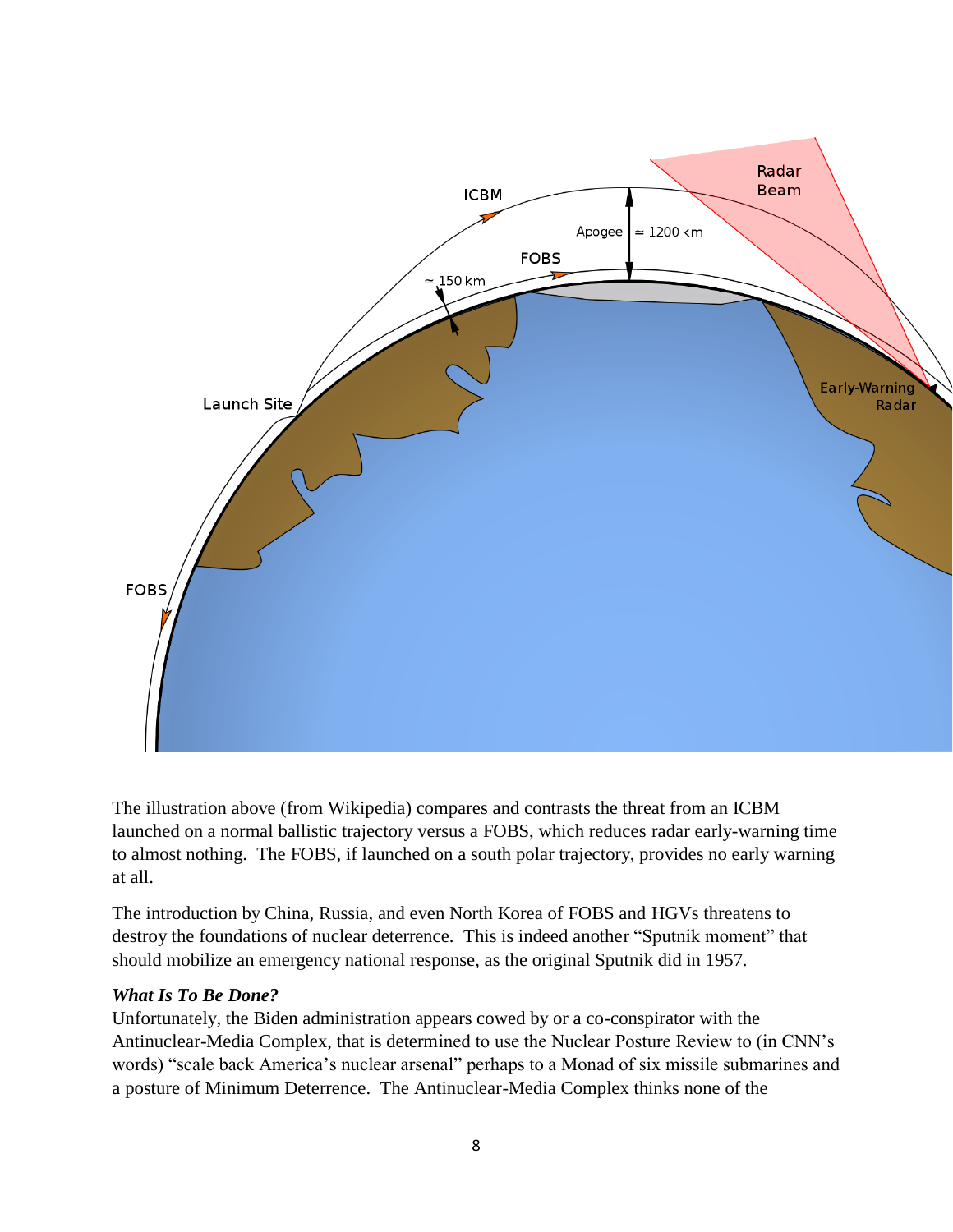revolutionary nuclear threats discussed here matter, nor do any of the complex technologies or strategic calculations matter, because, as President Biden pledged in Geneva: "A nuclear war cannot be won and must never be fought."

Just as British Prime Minister Neville Chamberlain thought World War II was impossible because "the bomber will always get through," so too the Antinuclear-Media Complex has blind faith in the efficacy of Minimum Deterrence.

At best, the new Nuclear Posture Review will permit present U.S. nuclear modernization programs to continue. These programs, inherited from the Obama administration, will prove as inadequate to the future technological challenge as the B-29 bomber was to Sputnik.

Since the Biden administration has continued President Trump"s "Executive Order on Coordinating National Resilience to Electromagnetic Pulses"—perhaps the Biden administration can be persuaded to launch a crash program hardening U.S. strategic forces, C3I, electric grids and other civilian critical infrastructures against EMP. This would address one of the worst threats posed by FOBS/HGVs. Passive defense of U.S. critical infrastructures against EMP and Cyber Warfare should not be philosophically or politically objectionable to the Antinuclear-Media Complex.

Perhaps the last best hope is space-based missile defense, which can render nuclear missiles obsolete, defeat FOBS/HGVs, and protect America from being attacked with EMP in the first place. Ambassador Henry Cooper, former Director of the Strategic Defense Initiative, estimates the Brilliant Pebbles space-based defense can be resurrected and deployed in 5 years for \$20 billion—quick and inexpensive by today's standards.

Alas, "Star Wars" is vehemently opposed by Russia, China, North Korea, and the Antinuclear-Media Complex. But as the consequences of U.S. strategic inferiority and vulnerability become increasingly clear, likely leading to adversary aggression and unraveling of U.S. alliances, even the Biden administration and the Antinuclear-Media Complex may awaken to reality.

Maybe someday soon even CNN will realize that "Star Wars" is the best possible anti-nuclear strategy. And to become President "Star Wars" Biden would be the best possible legacy, to succeed where President Reagan failed, by slaying the nuclear dragon and stilling the ghosts of Hiroshima and Nagasaki.

*Dr. Peter Vincent Pry is Executive Director of the Task Force on National and Homeland Security, served as Chief of Staff of the Congressional EMP Commission, Director of the U.S. Nuclear Strategy Forum, and on the staffs of the Congressional Strategic Posture Commission, House Armed Services Committee, and the CIA. He is author of Blackout Warfare (2021) and The Power And The Light (2020).*